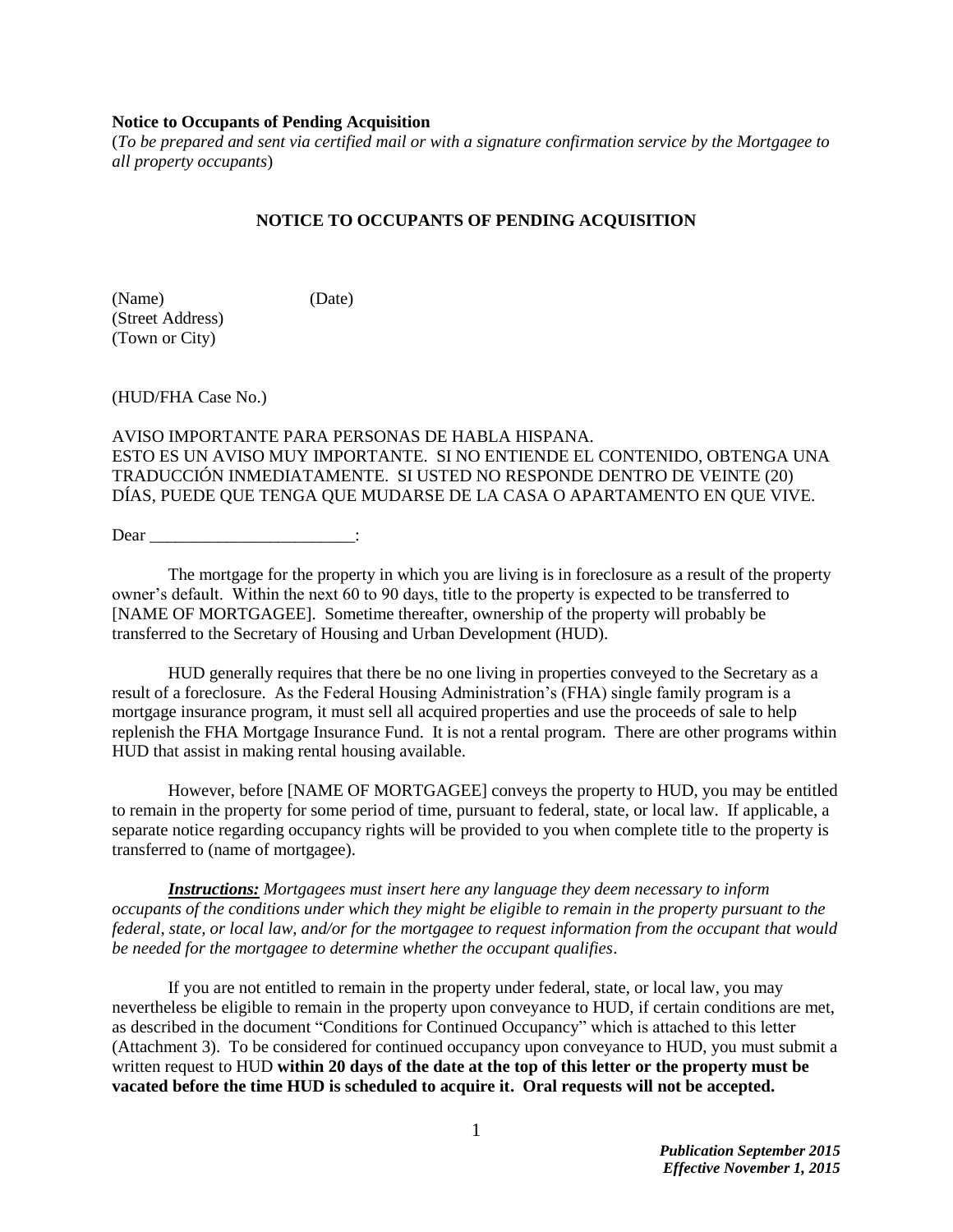Please use the enclosed, Form HUD-9539, Request for Occupied Conveyance (Attachment 1) in making your request, as it gives HUD information it needs to make its decision. You must send your request and the enclosed Request for Verification of Employment (Attachment 2) to [MCM Name], HUD's Mortgagee Compliance Manager (MCM), at the following address: [MCM's ADDRESS]. As the occupant requesting the occupied conveyance, you have sole responsibility for submission of a signed Verification of Employment form with your Occupied Conveyance request.

If you or a member of your household suffers from an illness or injury that would be aggravated by the process of moving from the property, please also provide supporting documentation of the illness or injury. This documentation must include a projection of the date that the individual could be moved without aggravating the illness or injury and a statement by a state-certified physician establishing the validity of your claim.

Please ensure that you include all required documentation with your request; **incomplete requests will be denied**. Additional information that you wish to include with your request may be written on additional pages that you attach to the *Request for Occupied Conveyance* form.

If HUD approves your request to remain in the property, you will be required to sign a month-tomonth lease and pay rent at the prevailing fair market rate. If HUD does not become owner of this property, any decision it may make with respect to your continued occupancy will no longer apply.

Your right to continued occupancy of the property under HUD's Occupied Conveyance policies will only be temporary, depending on the circumstances, as described in the attached document, Temporary Nature of Continued Occupancy (Attachment 4).

For assistance in finding affordable housing, you may wish to contact one or more of HUD's approved housing counseling agencies. These agencies usually provide services at little or no cost. A counselor may be able to recommend other organizations that can also be of assistance. If you have access to the Internet, you may locate a local housing counseling agency by visiting the following webpage: <http://www.hud.gov/offices/hsg/sfh/hcc/hcs.cfm>. Alternatively, you may call the HUD Housing Counseling and Referral Line, weekdays between 9:00 am and 5:00 pm EST. The Referral Line telephone number is (800) 569-4287.

If you have any questions concerning this notice, please contact [NAME AND CONTACT INFORMATION OF MORTGAGEE].

Sincerely,

Signature **Title** 

\_\_\_\_\_\_\_\_\_\_\_\_\_\_\_\_\_\_\_\_\_\_\_\_\_\_\_\_\_

Attachments

**Attachment 1 (***Request for Occupied Conveyance* **-** *[form HUD -](http://portal.hud.gov/hudportal/documents/huddoc?id=9539.pdf) 9539***) Attachment 2 (***Request for Verification of Employment)*  NOTE: Mortgagees may use their own standard employment verification forms. **Attachment 3 (***Conditions for Continued Occupancy)* **Attachment 4** *(Temporary Nature of Continued Occupancy)*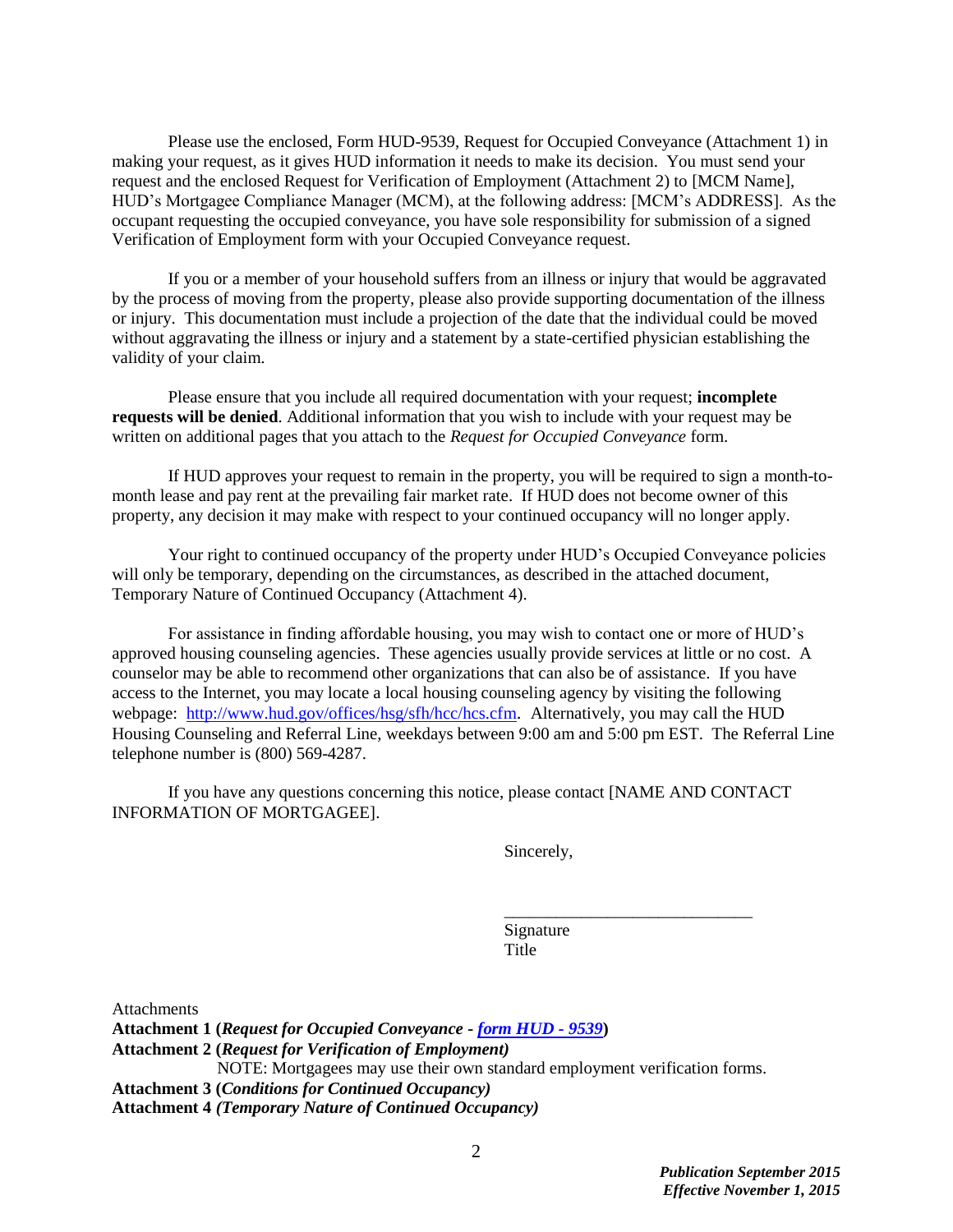# **Attachment 3 (***Conditions for Continued Occupancy)*

(Attach to *Mortgagee's Notice to Occupants of Pending Acquisition*)

### **HUD's Occupied Conveyance Procedures CONDITIONS FOR CONTINUED OCCUPANCY**

Unless eviction is prohibited by state or local law, or by circumstances beyond the control of your lender, the following conditions must be met before HUD can approve the occupied conveyance of an acquired property. HUD will determine whether these conditions have been met at HUD's sole and absolute discretion, pursuant to authority provided in FHA occupied conveyance regulations at 24 CFR §§ 203.670-681 and additional guidance provided by the Department:

- 1. You agree to sign a month-to-month lease at fair market rent at the time HUD acquires the property and on a form prescribed by HUD (note: if you qualify for continued occupation based on Item 6.b. below, you will need to pay one month's rent in advance at the time the lease is executed);
- 2. Your total housing cost (rent plus utility costs) will not exceed 38 percent of your net income. However, a higher percentage may be permitted if you have been paying at least the required rental amount or there are other compensating factors, such as savings or family assistance;
- 3. You agree to allow access to the property, during normal business hours and with two days advance notice, by HUD staff or HUD representatives (including real estate brokers) so that the property can be inspected, repaired, or shown to prospective purchasers;
- 4. You disclose the complete and accurate Social Security Number assigned to you and to each member of your household; and
- 5. You submit your request and supporting documentation within 20 days as provided in the attached Notice to Occupant of Pending Acquisition; and
- 6. **At least one of the following two sets of conditions has been met:**
	- a. An individual residing in the property suffers from a permanent, temporary, or long-term illness or injury that would be aggravated by the process of moving from the property, **or**
	- b. HUD determines that it is in HUD's interest to accept your continued occupation based on criteria described in 24 CFR § 203.671, provided that the property is habitable as described in 24 CFR § 203.673, and that at the time your lender acquires title to the property, you will have lived in the property for at least 90 days.